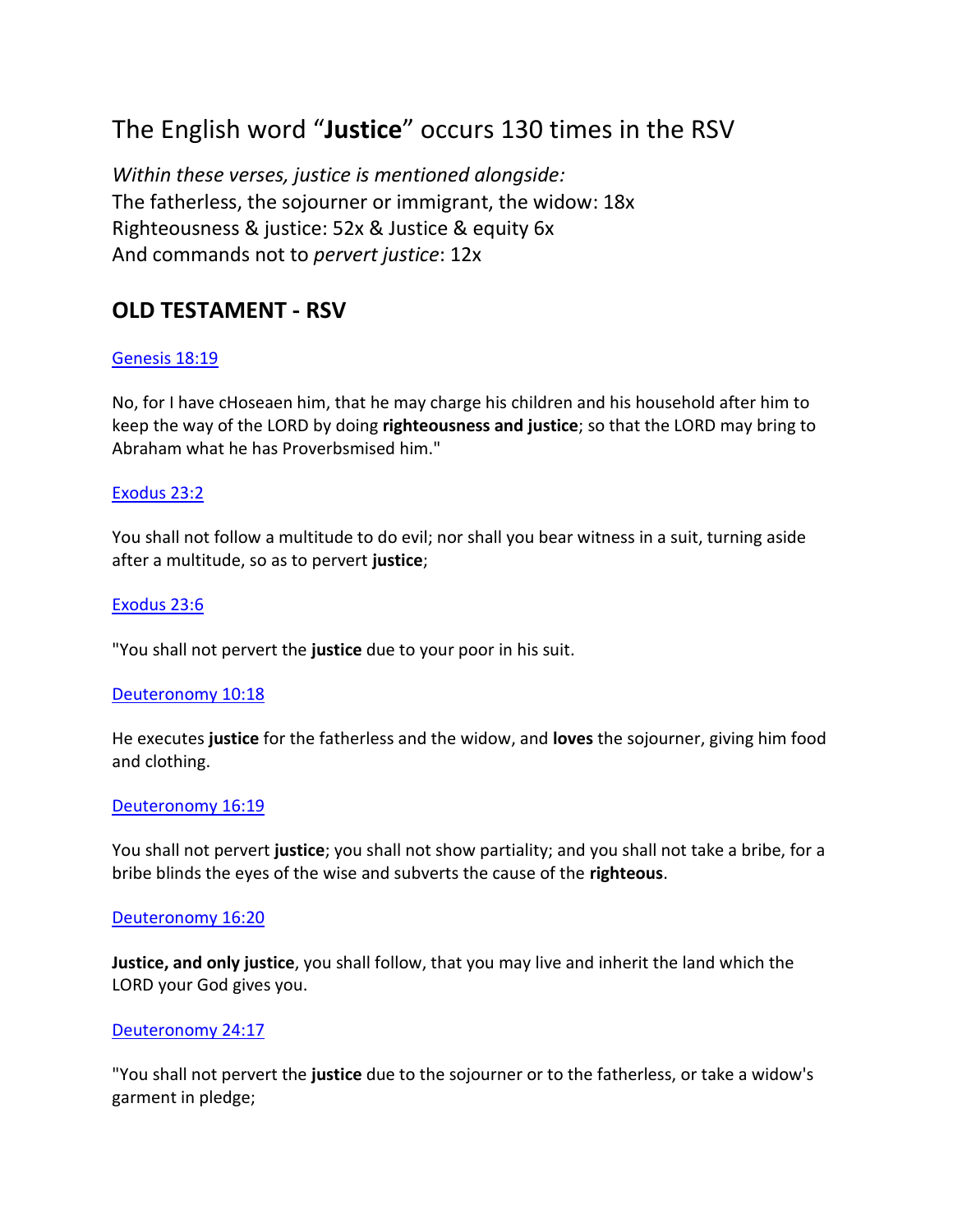## Deuteronomy 27:19

["'Cursed be he who p](https://www.blueletterbible.org/rsv/deu/27/19/s_180019)erverts the **justice** due to the sojourner, the fatherless, and the widow.' And all the people shall say, 'Amen.'

## [Deuteronomy](https://www.blueletterbible.org/rsv/deu/32/4/s_185004) 32:4

"The Rock, his work is perfect; for all his ways are **justice**. A God of faithfulness and without iniquity, just and right is he.

## [1 Samuel](https://www.blueletterbible.org/rsv/1sa/7/17/s_243017) 7:17

Then he would come back to Ramah, for his home was there, and there also he administered **justice** to Israel. And he built there an altar to the LORD.

## [1 Samuel](https://www.blueletterbible.org/rsv/1sa/8/3/s_244003) 8:3

Yet his sons did not walk in his ways but turned aside after gain; they took bribes and perverted **justice**.

## [2 Samuel](https://www.blueletterbible.org/rsv/2sa/8/15/s_275015) 8:15

So David reigned over all Israel; and David administered **justice and equity** to all his people.

## [2 Samuel](https://www.blueletterbible.org/rsv/2sa/15/4/s_282004) 15:4

Ab'salom said moreover, "Oh that I were judge in the land! Then every man with a suit or cause might come to me, and I would give him **justice**."

## [1 Kings](https://www.blueletterbible.org/rsv/1ki/3/28/s_294028) 3:28

And all Israel heard of the judgment which the king had rendered; and they stood in awe of the king, because they perceived that the wisdom of God was in him, to render **justice**.

## [1 Kings](https://www.blueletterbible.org/rsv/1ki/10/9/s_301009) 10:9

Blessed be the LORD your God, who has delighted in you and set you on the throne of Israel! Because the LORD loved Israel for ever, he has made you king, that you may execute **justice and righteousness."**

## [1 Chronicles](https://www.blueletterbible.org/rsv/1ch/18/14/s_356014) 18:14

So David reigned over all Israel; and he administered **justice and equity** to all his people.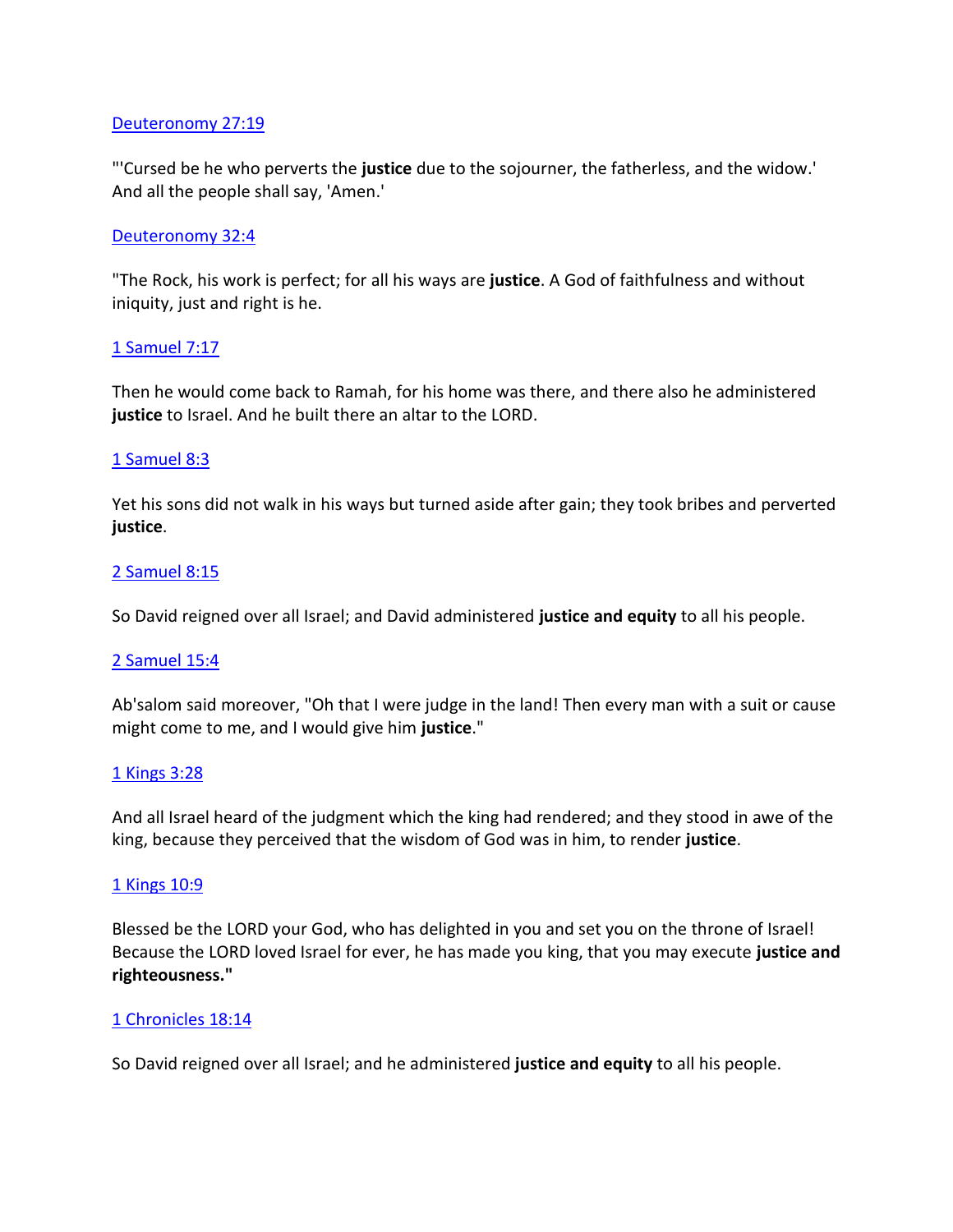## [2 Chronicles](https://www.blueletterbible.org/rsv/2ch/9/8/s_376008) 9:8

Blessed be the LORD your God, who has delighted in you and set you on his throne as king for the LORD your God! Because your God loved Israel and would establish them for ever, he has made you king over them, that you may execute **justice and righteousness**."

## [2 Chronicles](https://www.blueletterbible.org/rsv/2ch/19/7/s_386007) 19:7

Now then, let the fear of the LORD be upon you; take heed what you do, for there is no perversion of **justice** with the LORD our God, or partiality, or taking bribes."

## [Job 8:3](https://www.blueletterbible.org/rsv/job/8/3/s_444003)

Does God pervert **justice**? Or does the Almighty pervert the right?

## [Job 9:19](https://www.blueletterbible.org/rsv/job/9/19/s_445019)

If it is a contest of strength, behold him! If it is a Matthewter of **justice**, who can summon him?

## [Job 19:7](https://www.blueletterbible.org/rsv/job/19/7/s_455007)

Behold, I cry out, 'Violence!' but I am not answered; I call aloud, but there is no **justice**.

## [Job 29:14](https://www.blueletterbible.org/rsv/job/29/14/s_465014)

I put on **righteousness**, and it clothed me; my **justice** was like a robe and a turban.

## [Job 34:12](https://www.blueletterbible.org/rsv/job/34/12/s_470012)

Of a truth, God will not do wickedly, and the Almighty will not pervert **justice**.

## [Job 34:17](https://www.blueletterbible.org/rsv/job/34/17/s_470017)

Shall one who hates **justice** govern? Will you condemn him who is righteous and mighty,

## [Job 36:17](https://www.blueletterbible.org/rsv/job/36/17/s_472017)

"But you are full of the judgment on the wicked; judgment and **justice** seize you.

## [Job 37:23](https://www.blueletterbible.org/rsv/job/37/23/s_473023)

The Almighty--we cannot find him; he is great in power and **justice**, and abundant **righteousness** he will not violate.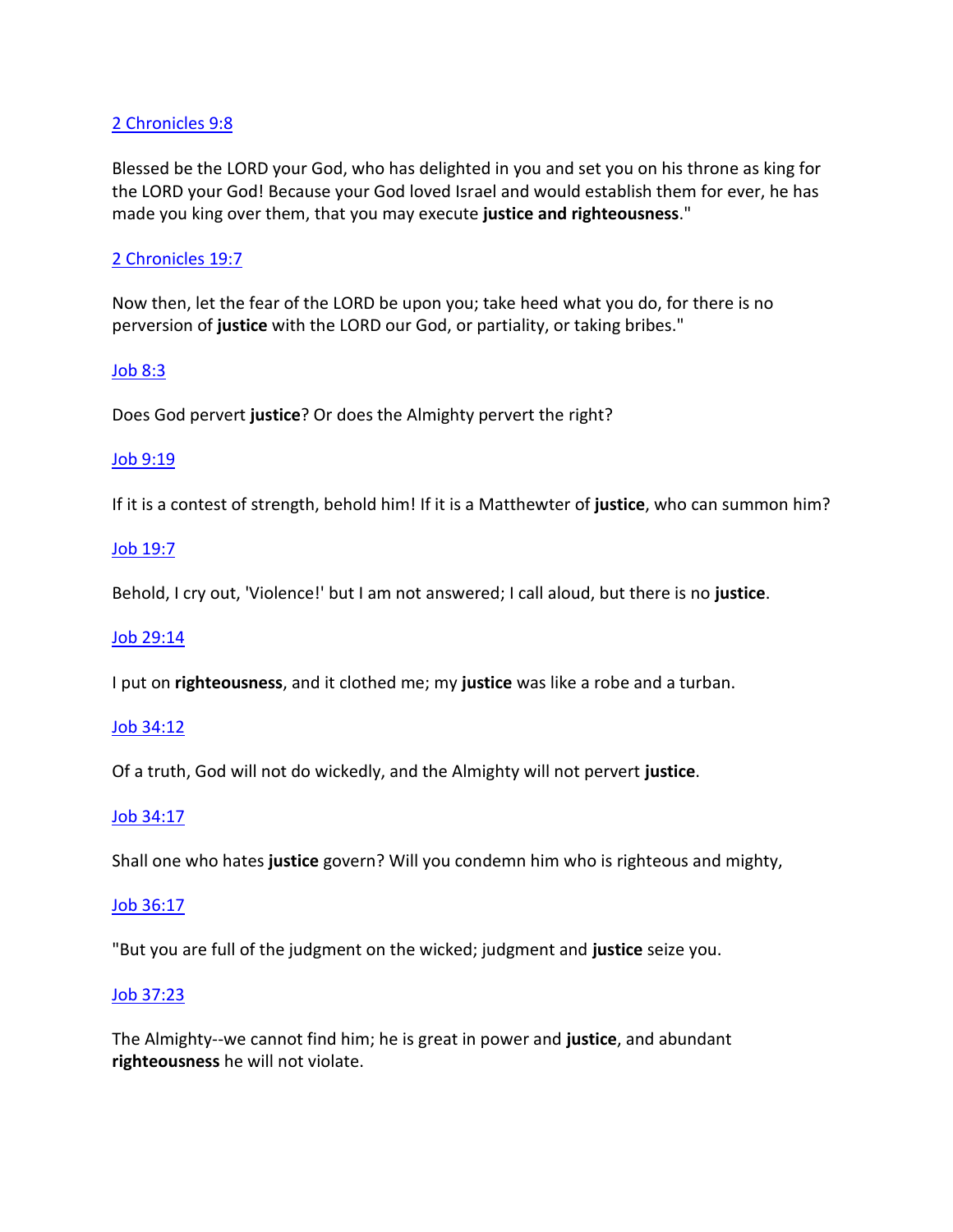## [Psalms](https://www.blueletterbible.org/rsv/psa/10/18/s_488018) 10:18

to do **justice** to the fatherless and the oppressed, so that man who is of the earth may strike terror no more.

## [Psalms](https://www.blueletterbible.org/rsv/psa/33/5/s_511005) 33:5

He **loves righteousness and justice**; the earth is full of the steadfast **love** of the LORD.

## [Psalms](https://www.blueletterbible.org/rsv/psa/37/28/s_515028) 37:28

For the LORD **loves justice**; he will not forsake his saints. The **righteous** shall be preserved for ever, but the children of the wicked shall be cut off.

## [Psalms](https://www.blueletterbible.org/rsv/psa/37/30/s_515030) 37:30

The mouth of the **righteous** utters wisdom, and his tongue speaks **justice**.

## [Psalms](https://www.blueletterbible.org/rsv/psa/72/1/s_550001) 72:1

Give the king thy **justice**, O God, and thy **righteousness** to the royal son!

## [Psalms](https://www.blueletterbible.org/rsv/psa/72/2/s_550002) 72:2

May he judge thy people with **righteousness**, and thy poor with **justice**!

#### [Psalms](https://www.blueletterbible.org/rsv/psa/82/3/s_560003) 82:3

Give **justice** to the weak and the fatherless; maintain the right of the afflicted and the destitute.

#### [Psalms](https://www.blueletterbible.org/rsv/psa/89/14/s_567014) 89:14

**Righteousness and justice** are the foundation of thy throne; steadfast love and faithfulness go before thee.

#### [Psalms](https://www.blueletterbible.org/rsv/psa/94/15/s_572015) 94:15

for **justice** will return to the **righteous**, and all the **upright** in heart will follow it.

#### [Psalms](https://www.blueletterbible.org/rsv/psa/97/2/s_575002) 97:2

Clouds and thick darkness are round about him; **righteousness and justice** are the foundation of his throne.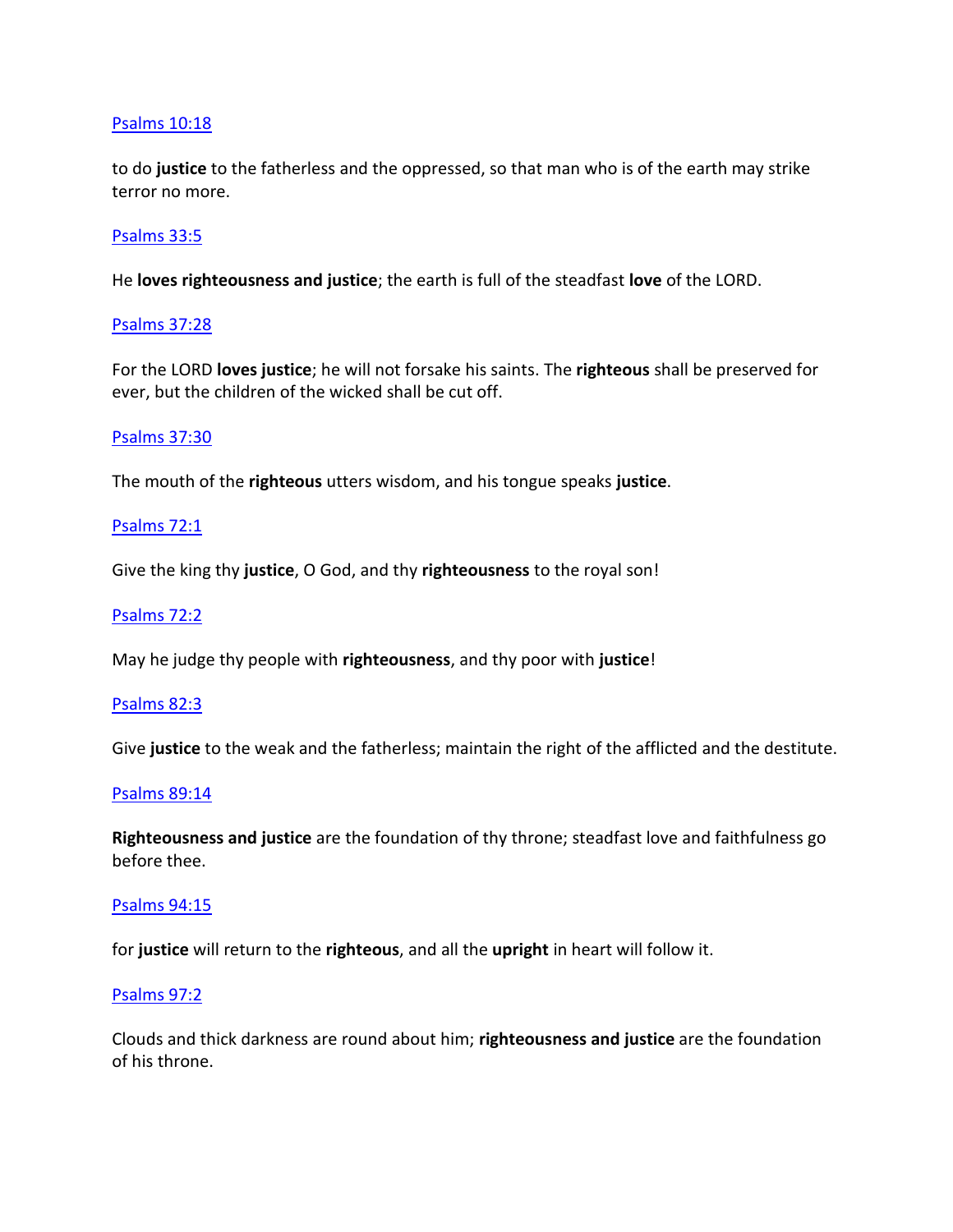## [Psalms](https://www.blueletterbible.org/rsv/psa/99/4/s_577004) 99:4

Mighty King, **lover of justice**, thou hast established **equity**; thou hast **executed justice and righteousness** in Jacob.

## [Psalms](https://www.blueletterbible.org/rsv/psa/101/1/s_579001) 101:1

I will sing of loyalty and of **justice**; to thee, O LORD, I will sing.

## [Psalms](https://www.blueletterbible.org/rsv/psa/103/6/s_581006) 103:6

The LORD works vindication and **justice** for all who are oppressed.

#### [Psalms](https://www.blueletterbible.org/rsv/psa/106/3/s_584003) 106:3

Blessed are they who observe **justice**, who do **righteousness** at all times!

#### [Psalms](https://www.blueletterbible.org/rsv/psa/112/5/s_590005) 112:5

It is well with the man who deals generously and lends, who conducts his affairs with **justice**.

#### Psalms [119:149](https://www.blueletterbible.org/rsv/psa/119/149/s_597149)

Hear my voice in thy steadfast love; O LORD, in thy **justice** preserve my life.

#### Psalms [119:156](https://www.blueletterbible.org/rsv/psa/119/156/s_597156)

Great is thy mercy, O LORD; give me life according to thy **justice**.

#### [Psalms](https://www.blueletterbible.org/rsv/psa/140/12/s_618012) 140:12

I know that the LORD maintains the cause of the afflicted, and executes **justice** for the needy.

#### [Psalms](https://www.blueletterbible.org/rsv/psa/146/7/s_624007) 146:7

who executes **justice** for the oppressed; who gives food to the hungry. The LORD sets the prisoners free;

#### [Proverbs](https://www.blueletterbible.org/rsv/pro/1/3/s_629003) 1:3

receive instruction in wise dealing, **righteousness, justice**, **and equity**;

#### [Proverbs](https://www.blueletterbible.org/rsv/pro/2/8/s_630008) 2:8

guarding the paths of **justice** and preserving the way of his saints.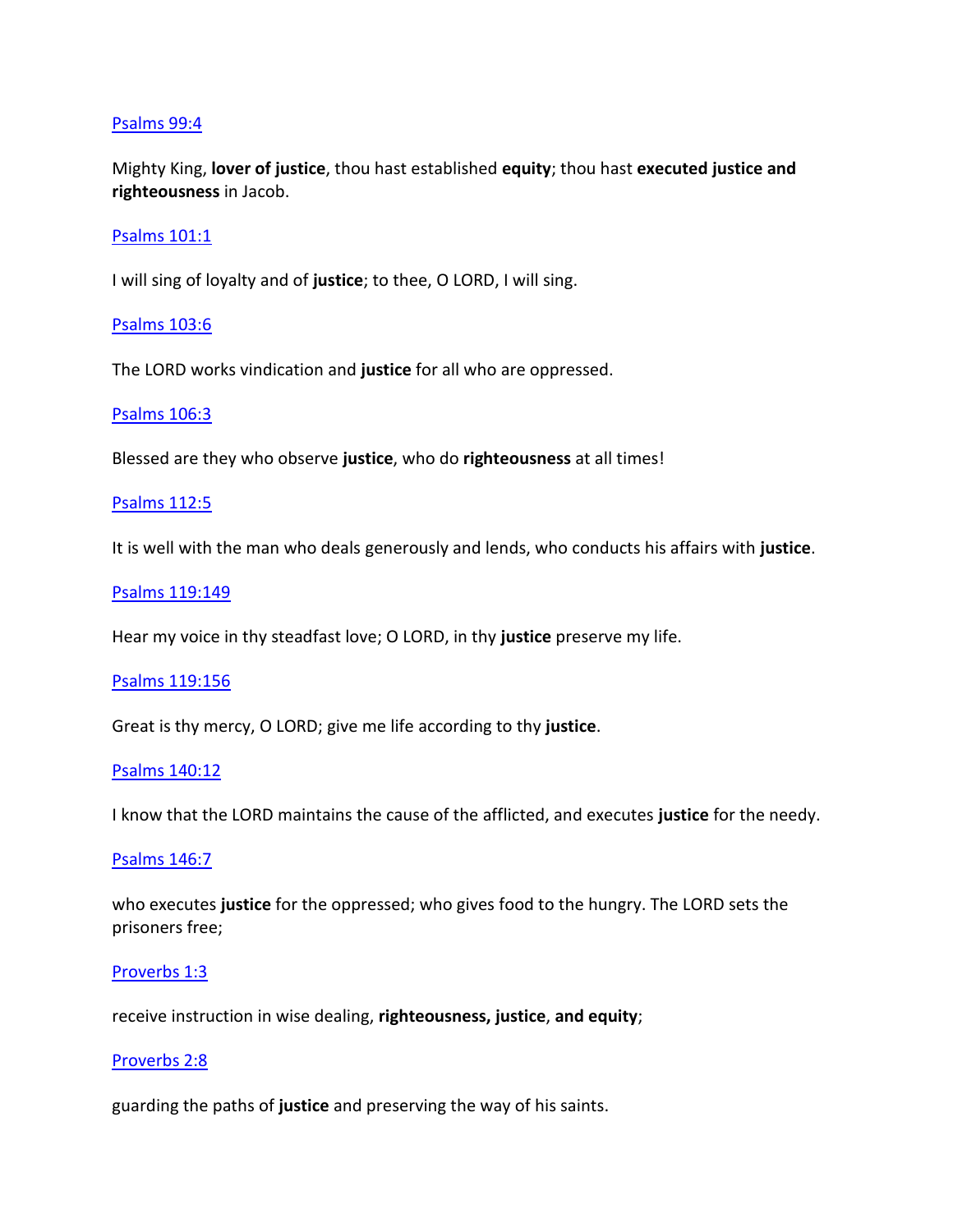## Proverbs 2:9

[Then you will](https://www.blueletterbible.org/rsv/pro/2/9/s_630009) understand **righteousness and justice and equity**, every good path;

#### [Proverbs](https://www.blueletterbible.org/rsv/pro/8/20/s_636020) 8:20

I walk in the way of **righteousness**, in the paths of **justice**,

#### [Proverbs](https://www.blueletterbible.org/rsv/pro/17/23/s_645023) 17:23

A wicked man accepts a bribe from the bosom to pervert the ways of **justice**.

#### [Proverbs](https://www.blueletterbible.org/rsv/pro/18/5/s_646005) 18:5

It is not good to be partial to a wicked man, or to deprive a **righteous** man of **justice**.

#### [Proverbs](https://www.blueletterbible.org/rsv/pro/19/28/s_647028) 19:28

A worthless witness mocks at **justice**, and the mouth of the wicked devours iniquity.

## [Proverbs](https://www.blueletterbible.org/rsv/pro/21/3/s_649003) 21:3

To do **righteousness and justice** is more acceptable to the LORD than sacrifice.

#### [Proverbs](https://www.blueletterbible.org/rsv/pro/21/15/s_649015) 21:15

When **justice** is done, it is a joy to the **righteous**, but dismay to evildoers.

#### [Proverbs](https://www.blueletterbible.org/rsv/pro/28/5/s_656005) 28:5

Evil men do not understand **justice**, but those who seek the LORD understand it completely.

#### [Proverbs](https://www.blueletterbible.org/rsv/pro/29/4/s_657004) 29:4

By **justice** a king gives stability to the land, but one who exacts gifts ruins it.

#### [Proverbs](https://www.blueletterbible.org/rsv/pro/29/26/s_657026) 29:26

Many seek the favor of a ruler, but from the LORD a man gets **justice**.

## [Ecclesiastes](https://www.blueletterbible.org/rsv/ecc/3/16/s_662016) 3:16

Moreover I saw under the sun that in the place of **justice**, even there was wickedness, and in the place of **righteousness**, even there was wickedness.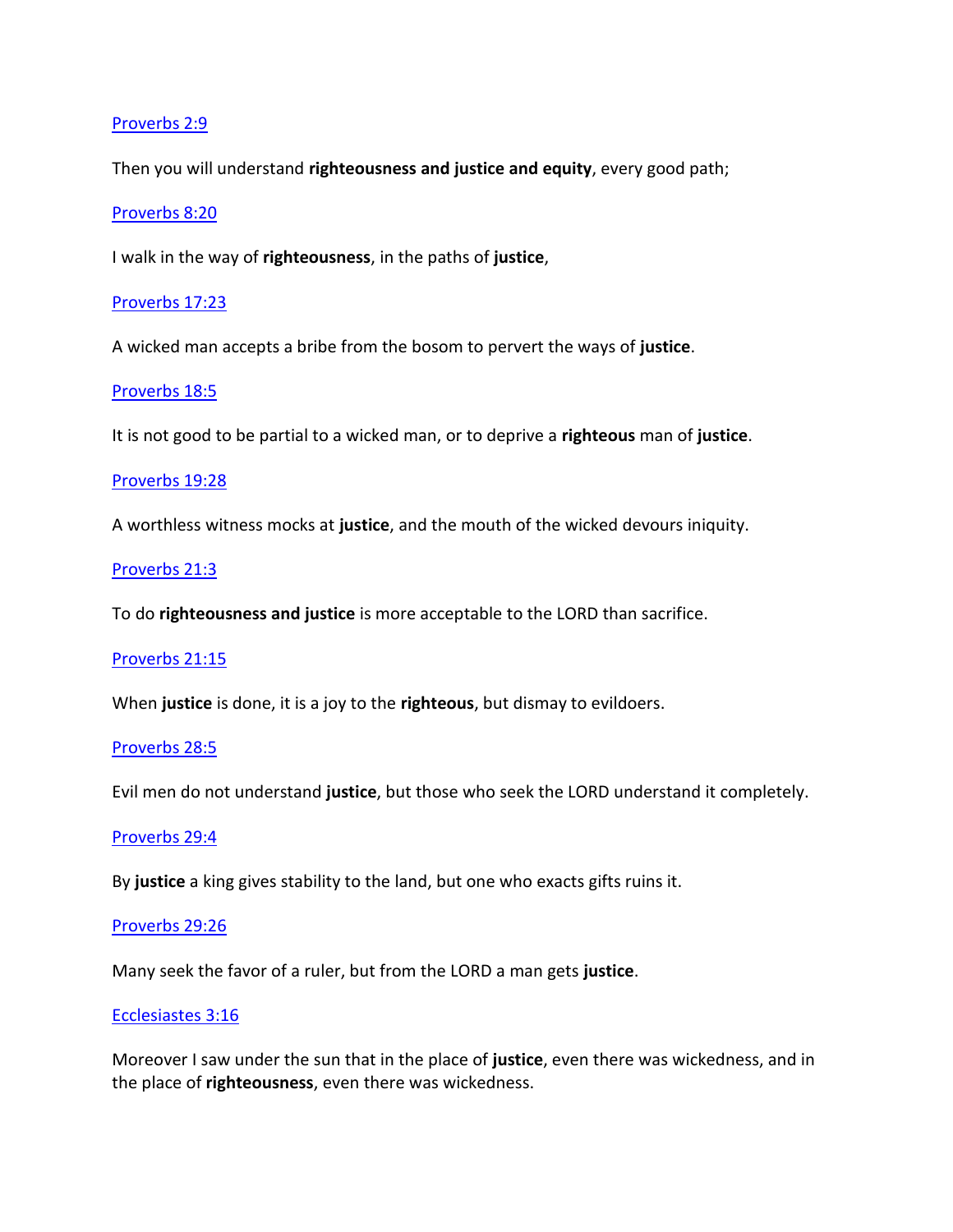## [Ecclesiastes](https://www.blueletterbible.org/rsv/ecc/5/8/s_664008) 5:8

If you see in a province the poor oppressed and **justice** and right violently taken away, do not be amazed at the matter; for the high official is watched by a higher, and there are yet higher ones over them.

## [Isaiah](https://www.blueletterbible.org/rsv/isa/1/17/s_680017) 1:17

learn to do good; seek **justice**, correct oppression; defend the fatherless, plead for the widow.

#### [Isaiah](https://www.blueletterbible.org/rsv/isa/1/21/s_680021) 1:21

How the faithful city has become a harlot, she that was full of **justice**! **Righteousness** lodged in her, but now murderers.

## [Isaiah](https://www.blueletterbible.org/rsv/isa/1/27/s_680027) 1:27

Zion shall be redeemed by **justice**, and tHoseae in her who repent, by **righteousness**.

## [Isaiah](https://www.blueletterbible.org/rsv/isa/5/7/s_684007) 5:7

For the vineyard of the LORD of Hosts is the house of Israel, and the men of Judah are his pleasant planting; and he looked for **justice**, but behold, bloodshed; for **righteousness**, but behold, a cry!

#### [Isaiah](https://www.blueletterbible.org/rsv/isa/5/16/s_684016) 5:16

But the LORD of Hosts is exalted in **justice**, and the Holy God shows himself holy in **righteousness**.

#### [Isaiah](https://www.blueletterbible.org/rsv/isa/9/7/s_688007) 9:7

Of the increase of his government and of **peace** there will be no end, upon the throne of David, and over his kingdom, to establish it, and to uphold it with **justice and with righteousness** from this time forth and for evermore. The zeal of the LORD of Hosts will do this.

#### [Isaiah](https://www.blueletterbible.org/rsv/isa/10/2/s_689002) 10:2

to turn aside the needy from **justice** and to rob the poor of my people of their right, that widows may be their spoil, and that they may make the fatherless their prey!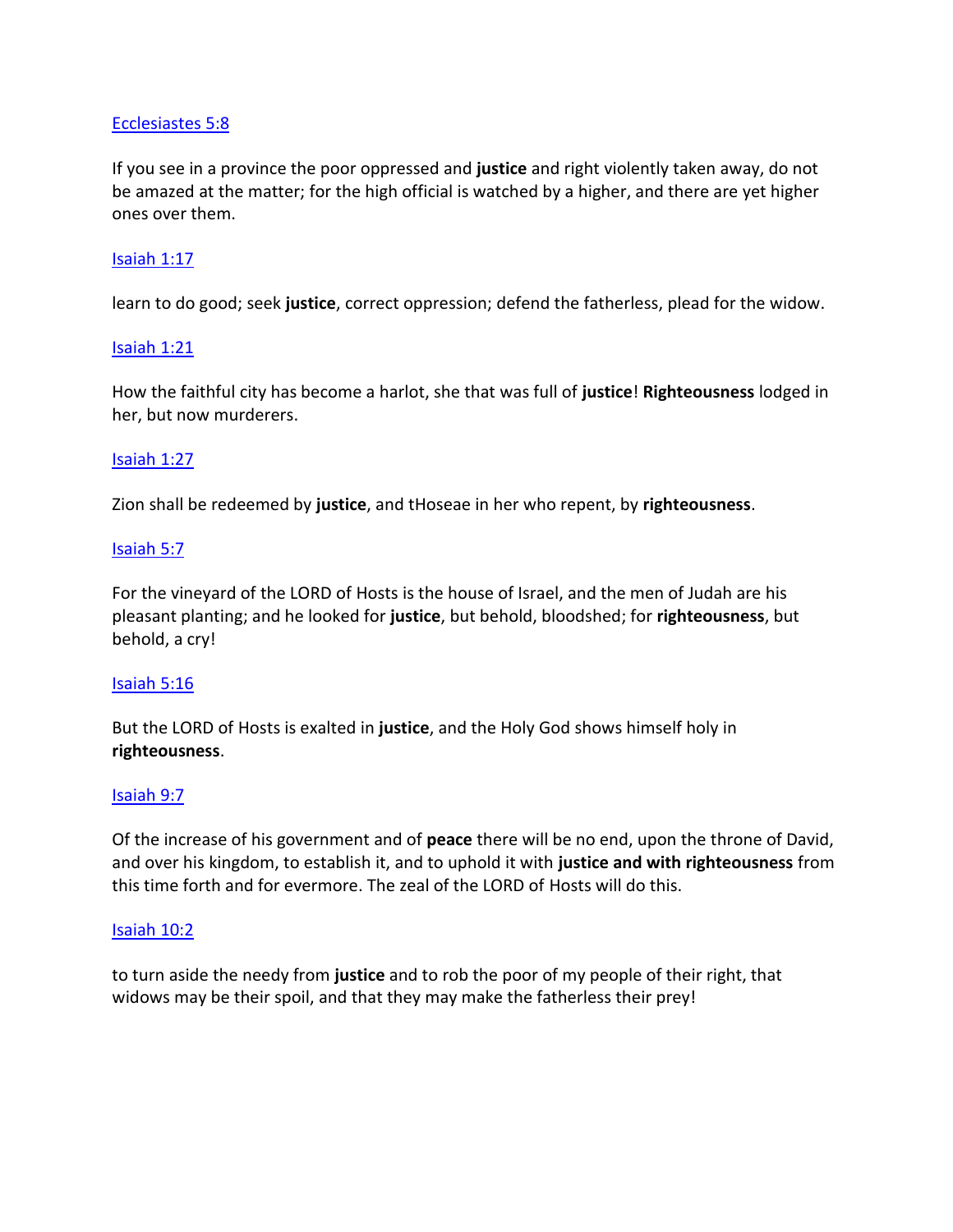## [Isaiah](https://www.blueletterbible.org/rsv/isa/16/3/s_695003) 16:3

"Give counsel, grant **justice**; make your shade like night at the height of noon; hide the outcasts, betray not the fugitive;

## [Isaiah](https://www.blueletterbible.org/rsv/isa/16/5/s_695005) 16:5

then a throne will be established in steadfast **love** and on it will sit in faithfulness in the tent of David one who judges and seeks **justice** and is swift to do **righteousness**."

#### [Isaiah](https://www.blueletterbible.org/rsv/isa/28/6/s_707006) 28:6

and a spirit of **justice** to him who sits in judgment, and strength to tHoseae who turn back the battle at the gate.

## [Isaiah](https://www.blueletterbible.org/rsv/isa/28/17/s_707017) 28:17

And I will make **justice** the line, and **righteousness** the plummet; and hail will sweep away the refuge of lies, and waters will overwhelm the shelter."

#### [Isaiah](https://www.blueletterbible.org/rsv/isa/30/18/s_709018) 30:18

Therefore the LORD waits to be gracious to you; therefore he exalts himself to show mercy to you. For the LORD is a God of **justice**; blessed are all those who wait for him.

#### [Isaiah](https://www.blueletterbible.org/rsv/isa/32/1/s_711001) 32:1

Behold, a king will reign in **righteousness**, and princes will rule in **justice**.

#### [Isaiah](https://www.blueletterbible.org/rsv/isa/32/16/s_711016) 32:16

Then **justice** will dwell in the wilderness, and **righteousness** abide in the fruitful field.

#### [Isaiah](https://www.blueletterbible.org/rsv/isa/33/5/s_712005) 33:5

The LORD is exalted, for he dwells on high; he will fill Zion with **justice and righteousness**;

#### [Isaiah](https://www.blueletterbible.org/rsv/isa/40/14/s_719014) 40:14

Whom did he consult for his enlightenment, and who taught him the path of **justice**, and taught him knowledge, and showed him the way of understanding?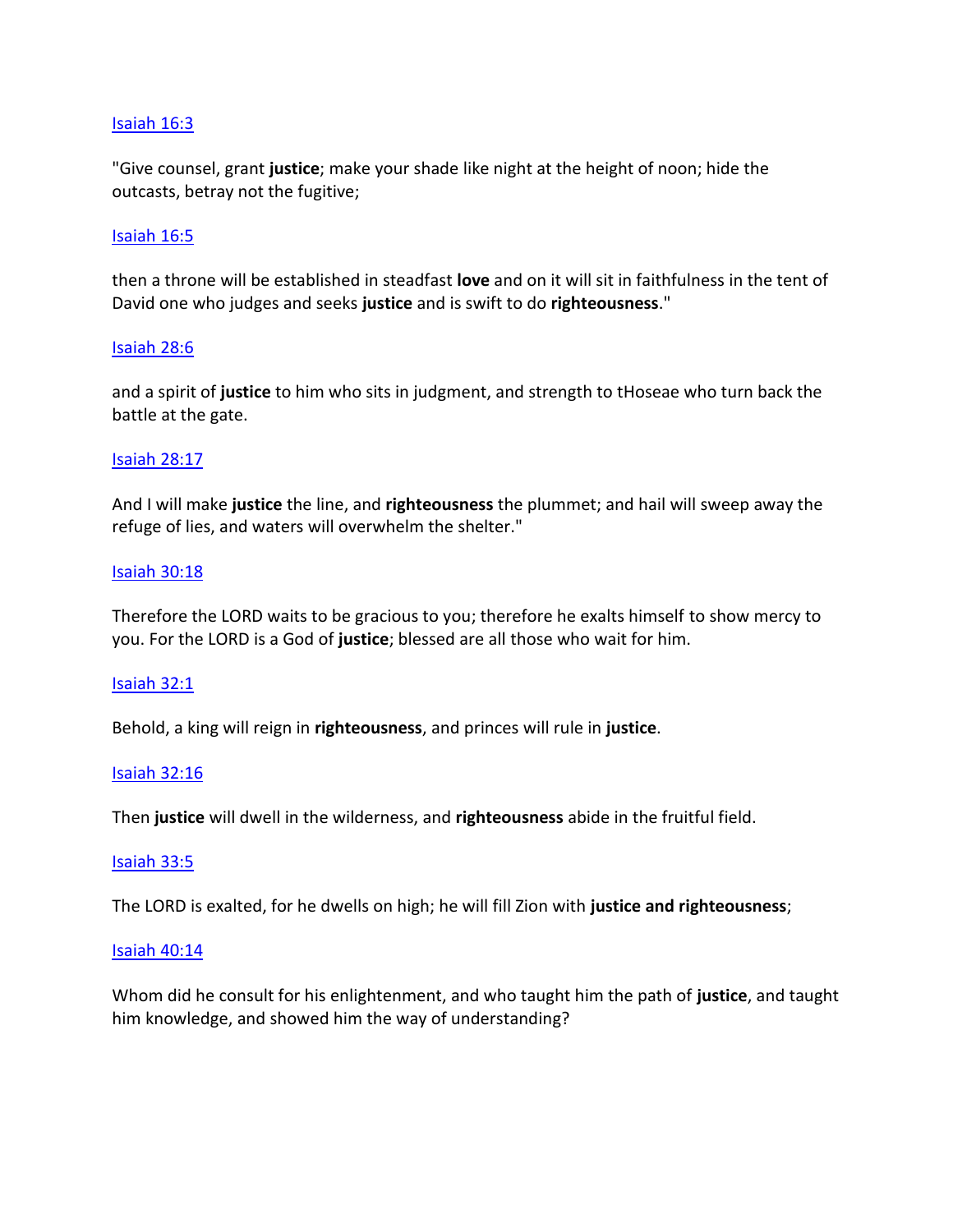## [Isaiah](https://www.blueletterbible.org/rsv/isa/42/1/s_721001) 42:1

Behold my servant, whom I uphold, my chosen, in whom my soul delights; I have put my Spirit upon him, he will bring forth **justice** to the nations.

## [Isaiah](https://www.blueletterbible.org/rsv/isa/42/3/s_721003) 42:3

a bruised reed he will not break, and a dimly burning wick he will not quench; he will faithfully bring forth **justice**.

#### [Isaiah](https://www.blueletterbible.org/rsv/isa/42/4/s_721004) 42:4

He will not fail or be discouraged till he has established **justice** in the earth; and the coastlands wait for his law.

## [Isaiah](https://www.blueletterbible.org/rsv/isa/51/4/s_730004) 51:4

"Listen to me, my people, and give ear to me, my nation; for a law will go forth from me, and my **justice** for a light to the peoples.

## [Isaiah](https://www.blueletterbible.org/rsv/isa/56/1/s_735001) 56:1

Thus says the LORD: "**Keep justice, and do righteousness**, for soon my salvation will come, and my deliverance be revealed.

#### [Isaiah](https://www.blueletterbible.org/rsv/isa/59/8/s_738008) 59:8

The way of **peace** they know not, and there is no **justice** in their paths; they have made their roads crooked, no one who goes in them knows **peace**.

#### [Isaiah](https://www.blueletterbible.org/rsv/isa/59/9/s_738009) 59:9

Therefore **justice** is far from us, and **righteousness** does not overtake us; we look for light, and behold, darkness, and for brightness, but we walk in gloom.

#### [Isaiah](https://www.blueletterbible.org/rsv/isa/59/11/s_738011) 59:11

We all growl like bears, we moan and moan like doves; we look for **justice**, but there is none; for salvation, but it is far from us.

#### [Isaiah](https://www.blueletterbible.org/rsv/isa/59/14/s_738014) 59:14

**Justice** is turned back, and **righteousness** stands afar off; for truth has fallen in the public squares, and **uprightness** cannot enter.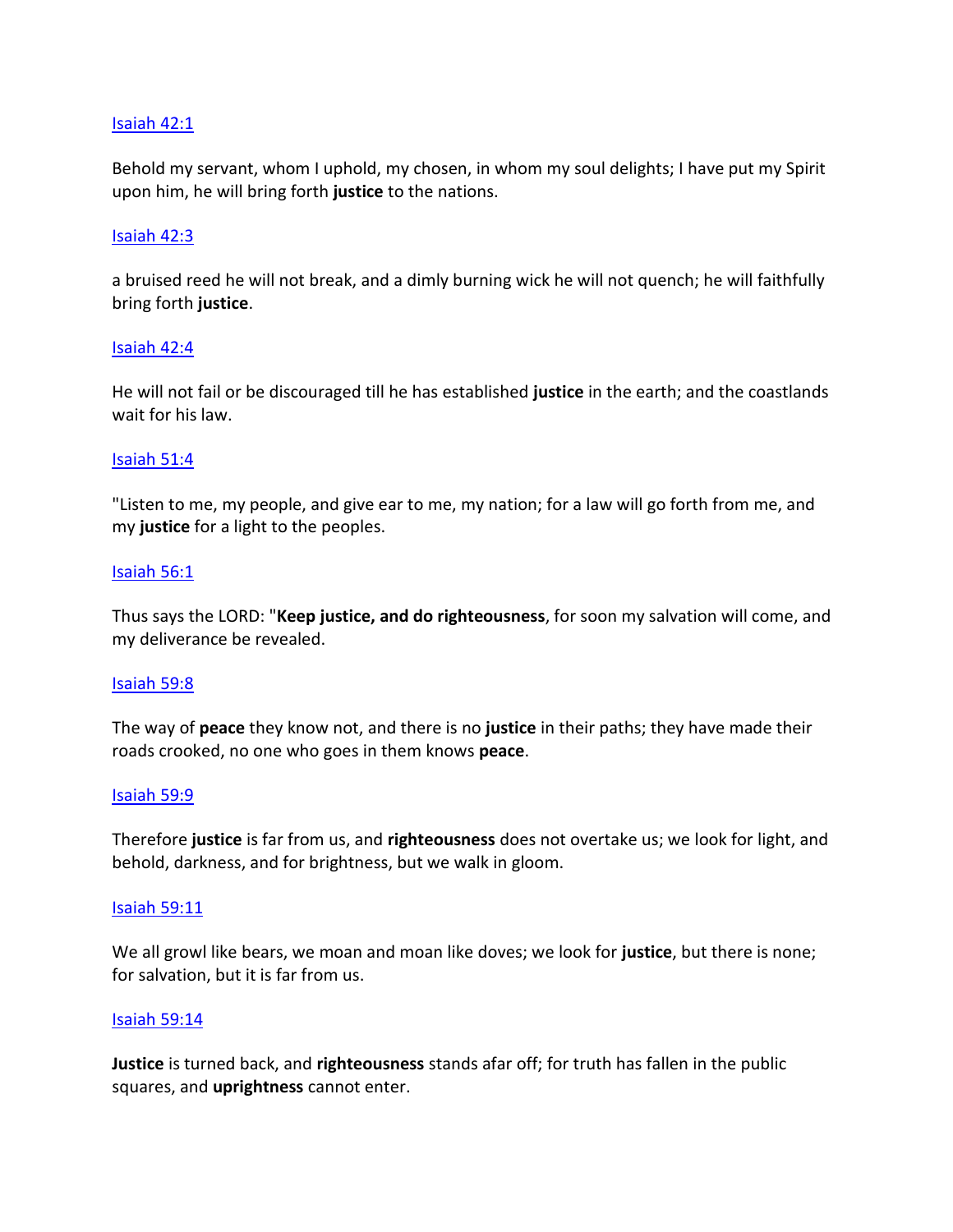## Isaiah 59:15

[Truth is lacki](https://www.blueletterbible.org/rsv/isa/59/15/s_738015)ng, and he who departs from evil makes himself a prey. The LORD saw it, and it displeased him that there was no **justice**.

## [Isaiah](https://www.blueletterbible.org/rsv/isa/61/8/s_740008) 61:8

For I the LORD **love justice**, I hate robbery and wrong; I will faithfully give them their recompense, and I will make an everlasting covenant with them.

## [Jeremiah](https://www.blueletterbible.org/rsv/jer/4/2/s_749002) 4:2

and if you swear, 'As the LORD lives,' in truth, in **justice**, and in **uprightness**, then nations shall bless themselves in him, and in him shall they glory."

## [Jeremiah](https://www.blueletterbible.org/rsv/jer/5/1/s_750001) 5:1

Run to and fro through the streets of Jerusalem, look and take note! Search her squares to see if you can find a man, one who does **justice** and seeks truth; that I may pardon her.

## [Jeremiah](https://www.blueletterbible.org/rsv/jer/5/28/s_750028) 5:28

they have grown fat and sleek. They know no bounds in deeds of wickedness; they judge not with **justice** the cause of the fatherless, to make it prosper, and they do not defend the rights of the needy.

#### [Jeremiah](https://www.blueletterbible.org/rsv/jer/7/5/s_752005) 7:5

"For if you truly amend your ways and your doings, if you truly execute **justice** one with another,

#### [Jeremiah](https://www.blueletterbible.org/rsv/jer/9/24/s_754024) 9:24

but let him who glories glory in this, that he understands and knows me, that I am the LORD who practice steadfast **love, justice, and righteousness** in the earth; for in these things I delight, says the LORD."

#### [Jeremiah](https://www.blueletterbible.org/rsv/jer/21/12/s_766012) 21:12

O house of David! Thus says the LORD: "'Execute **justice** in the morning, and deliver from the hand of the oppressor him who has been robbed, lest my wrath go forth like fire, and burn with none to quench it, because of your evil doings.'"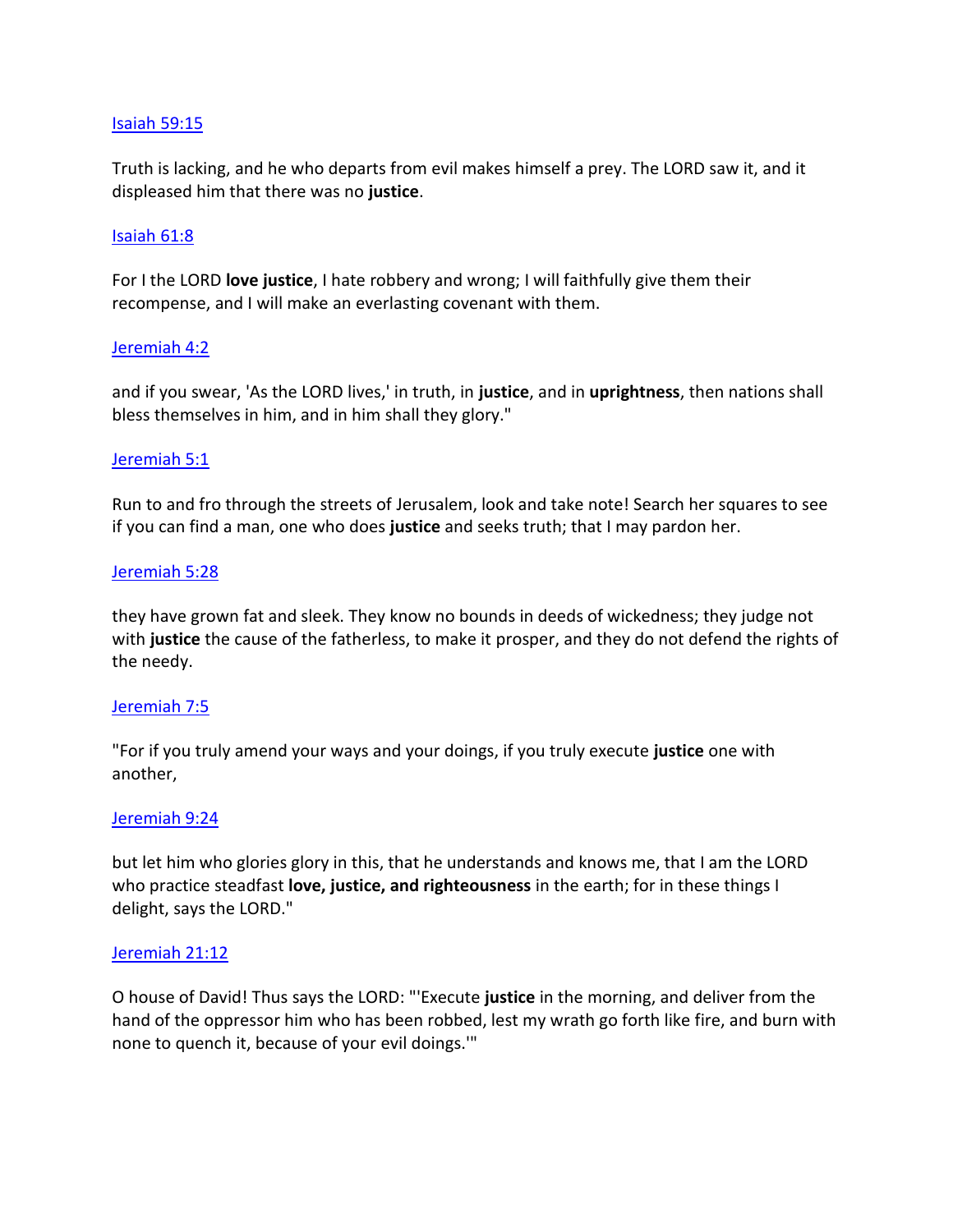## [Jeremiah](https://www.blueletterbible.org/rsv/jer/22/3/s_767003) 22:3

Thus says the LORD: Do **justice and righteousness**, and deliver from the hand of the oppressor him who has been robbed. And do no wrong or violence to the alien, the fatherless, and the widow, nor shed innocent blood in this place.

## [Jeremiah](https://www.blueletterbible.org/rsv/jer/22/15/s_767015) 22:15

Do you think you are a king because you compete in cedar? Did not your father eat and drink and do **justice and righteousness**? Then it was well with him.

## [Jeremiah](https://www.blueletterbible.org/rsv/jer/23/5/s_768005) 23:5

"Behold, the days are coming, says the LORD, when I will raise up for David a righteous Branch, and he shall reign as king and deal wisely, and shall execute **justice and righteousness** in the land.

## [Jeremiah](https://www.blueletterbible.org/rsv/jer/33/15/s_778015) 33:15

In those days and at that time I will cause a righteous Branch to spring forth for David; and he shall execute **justice and righteousness** in the land.

#### [Ezekiel](https://www.blueletterbible.org/rsv/eze/18/8/s_820008) 18:8

does not lend at interest or take any increase, withholds his hand from iniquity, executes true **justice** between man and man,

#### [Ezekiel](https://www.blueletterbible.org/rsv/eze/34/16/s_836016) 34:16

I will seek the lost, and I will bring back the strayed, and I will bind up the crippled, and I will strengthen the weak, and the fat and the strong I will watch over; I will feed them in **justice**.

#### [Ezekiel](https://www.blueletterbible.org/rsv/eze/45/9/s_847009) 45:9

"Thus says the Lord GOD: Enough, O princes of Israel! Put away violence and oppression, and execute **justice and righteousness**; cease your evictions of my people, says the Lord GOD.

#### [Hosea](https://www.blueletterbible.org/rsv/hos/2/19/s_864019) 2:19

And I will betroth you to me for ever; I will betroth you to me in **righteousness and in justice**, in steadfast **love, and in mercy.**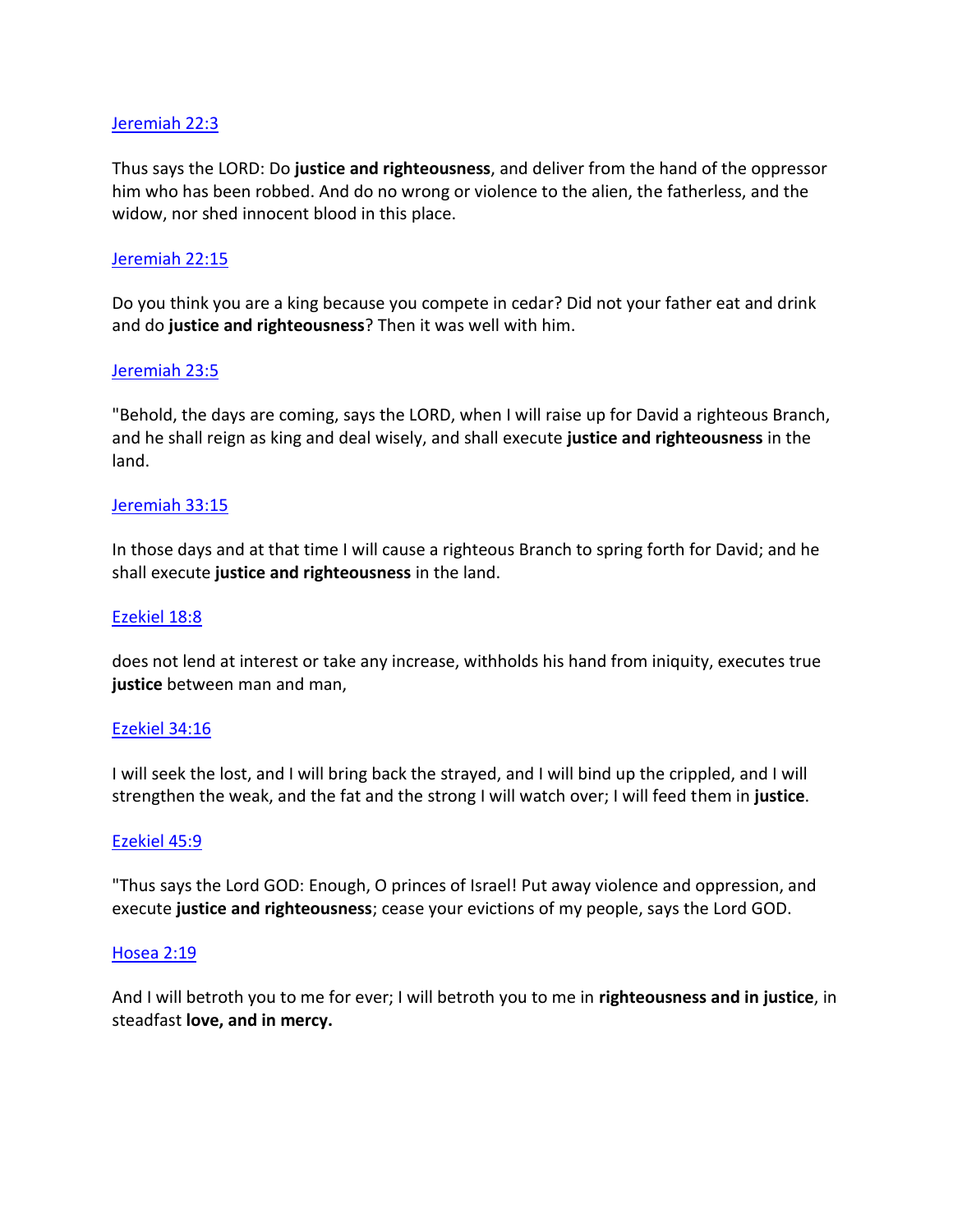## [Hosea](https://www.blueletterbible.org/rsv/hos/12/6/s_874006) 12:6

"So you, by the help of your God, return, hold fast to **love and justice**, and wait continually for your God."

## [Amos](https://www.blueletterbible.org/rsv/amo/5/7/s_884007) 5:7

O you who turn **justice** to wormwood, and cast down **righteousness** to the earth!

## [Amos](https://www.blueletterbible.org/rsv/amo/5/15/s_884015) 5:15

Hate evil, and love good, and establish **justice** in the gate; it may be that the LORD, the God of Hosts, will be gracious to the remnant of Joseph.

## [Amos](https://www.blueletterbible.org/rsv/amo/5/24/s_884024) 5:24

But let **justice** roll down like waters, and **righteousness** like an ever-flowing stream.

## [Amos](https://www.blueletterbible.org/rsv/amo/6/12/s_885012) 6:12

Do horses run upon rocks? Does one plow the sea with oxen? But you have turned **justice** into poison and the fruit of **righteousness** into wormwood--

#### [Micah](https://www.blueletterbible.org/rsv/mic/3/1/s_896001) 3:1

And I said: Hear, you heads of Jacob and rulers of the house of Israel! Is it not for you to know **justice**?--

#### [Micah](https://www.blueletterbible.org/rsv/mic/3/8/s_896008) 3:8

But as for me, I am filled with power, with the Spirit of the LORD, and with **justice** and might, to declare to Jacob his transgression and to Israel his sin.

#### [Micah](https://www.blueletterbible.org/rsv/mic/3/9/s_896009) 3:9

Hear this, you heads of the house of Jacob and rulers of the house of Israel, who abhor **justice** and pervert all **equity**,

#### [Micah](https://www.blueletterbible.org/rsv/mic/6/8/s_899008) 6:8

He has showed you, O man, what is good; and what does the LORD require of you but to do **justice**, and to **love kindness**, and to walk humbly with your God?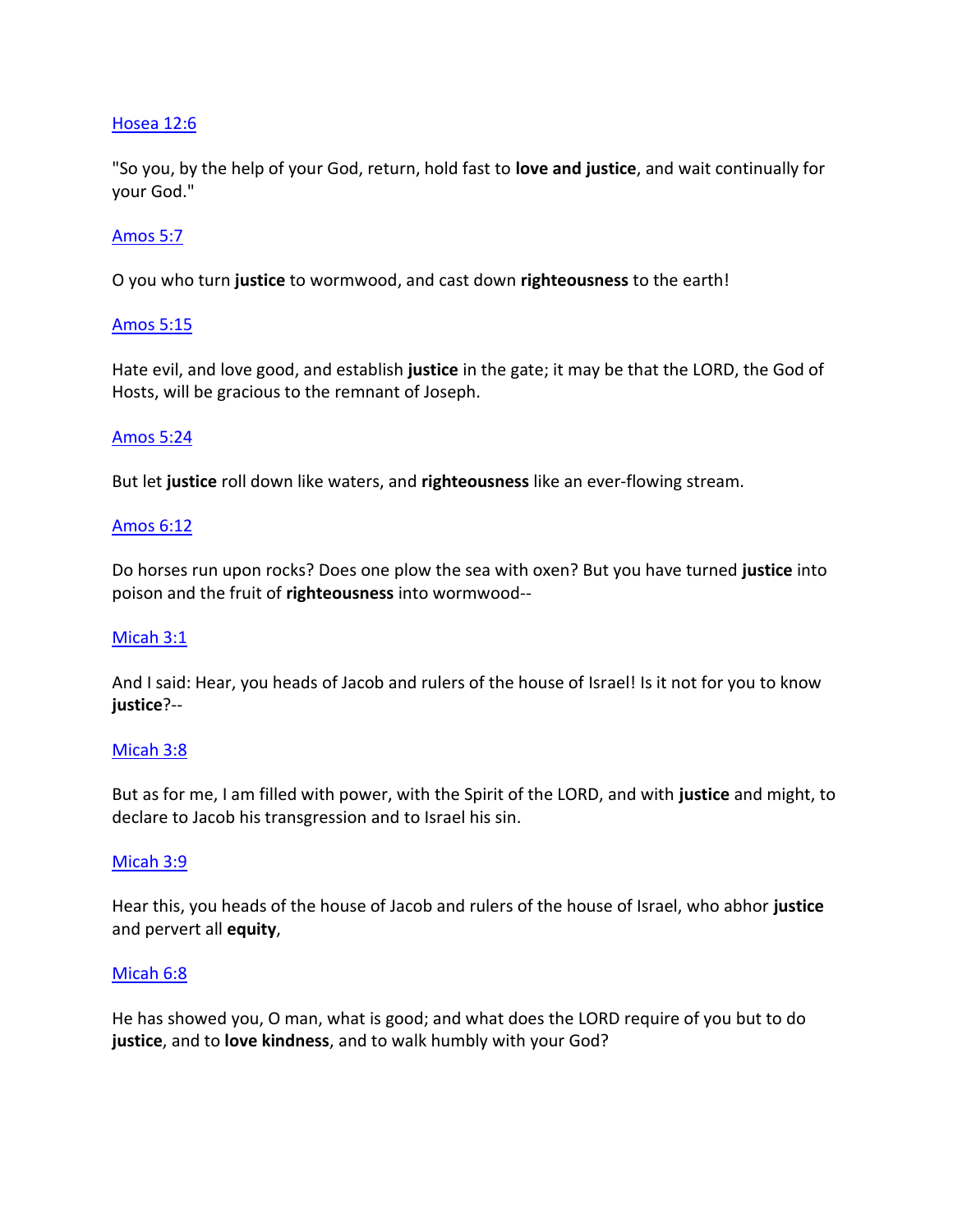## [Habakkuk](https://www.blueletterbible.org/rsv/hab/1/4/s_904004) 1:4

So the law is slacked and **justice** never goes forth. For the wicked surround the **righteous**, so **justice** goes forth perverted.

## [Habakkuk](https://www.blueletterbible.org/rsv/hab/1/7/s_904007) 1:7

Dread and terrible are they; their **justice** and dignity proceed from themselves.

## [Zephaniah](https://www.blueletterbible.org/rsv/zep/3/5/s_909005) 3:5

The LORD within her is **righteous**, he does no wrong; every morning he shows forth his **justice**, each dawn he does not fail; but the unjust knows no shame.

## [Malachi](https://www.blueletterbible.org/rsv/mal/2/17/s_927017) 2:17

You have wearied the LORD with your words. Yet you say, "How have we wearied him?" By saying, "Every one who does evil is good in the sight of the LORD, and he delights in them." Or by asking, "Where is the God of **justice**?"

## **New Testament (RSV)**

#### [Matthew](https://www.blueletterbible.org/rsv/mat/12/18/s_941018) 12:18

"Behold, my servant whom I have chosen, my beloved with whom my soul is well pleased. I will put my Spirit upon him, and he shall proclaim **justice** to the Gentiles.

#### [Matthew](https://www.blueletterbible.org/rsv/mat/12/20/s_941020) 12:20

he will not break a bruised reed or quench a smoldering wick, till he brings **justice** to victory;

#### [Matthew](https://www.blueletterbible.org/rsv/mat/23/23/s_952023) 23:23

"Woe to you, scribes and Pharisees, hypocrites! for you tithe mint and dill and cumin, and have neglected the weightier matters of the law, **justice and mercy and faith**; these you ought to have done, without neglecting the others.

#### Luke [11:42](https://www.blueletterbible.org/rsv/luk/11/42/s_984042)

"But woe to you Pharisees! for you tithe mint and rue and every herb, and neglect **justice** and the **love of God**; these you ought to have done, without neglecting the others.